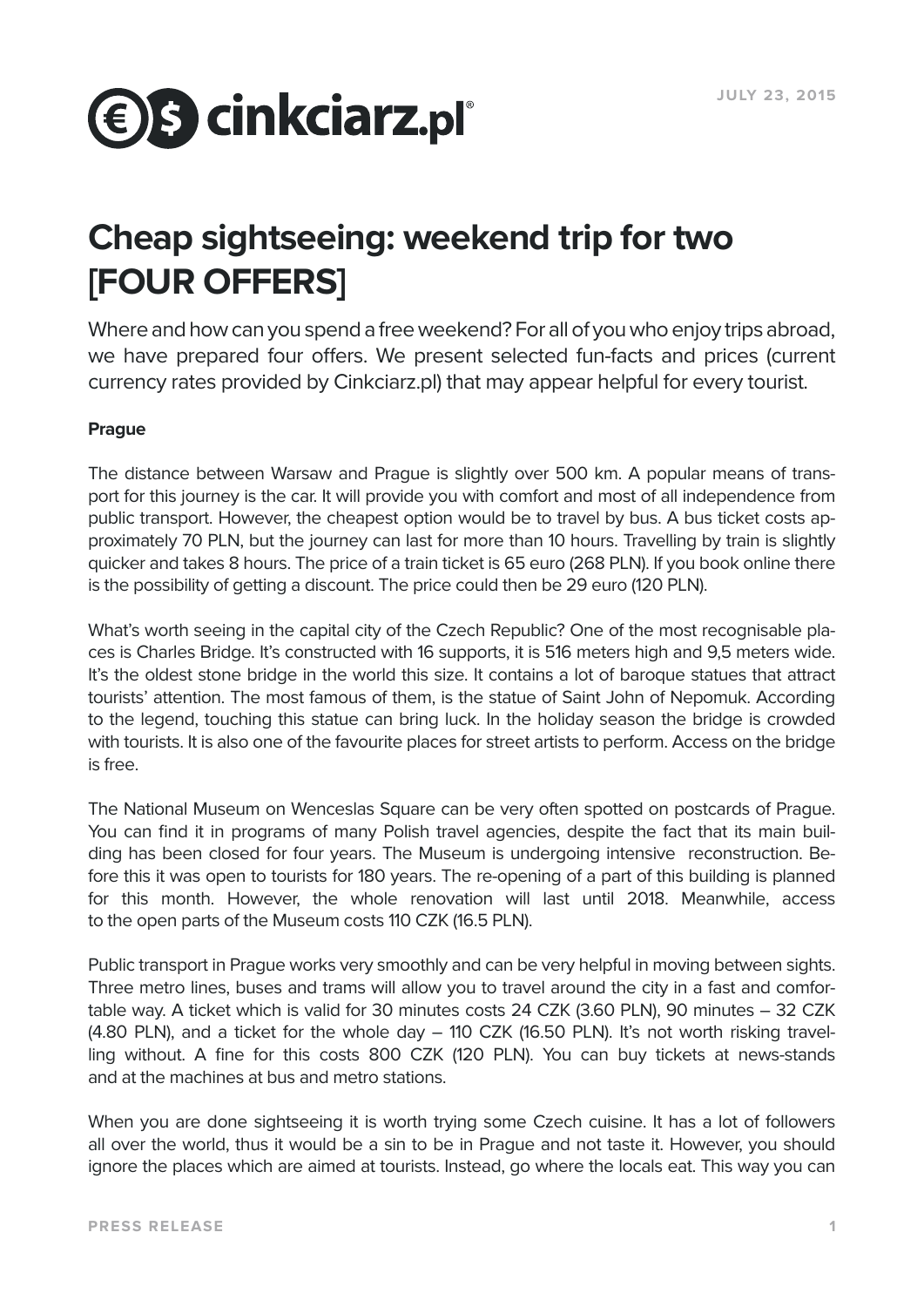try some delicious and cheap dishes. The prices of food are only slightly higher than in Poland, so it should not affect your budget. In Prague the so called short menu is very popular. Most often it is available on weekdays between 11 and 2 o'clock. It consists of a few dishes at very attractive prices. The approximate price of a dinner is 130 CZK (19,5 PLN). When it comes to Czech specialities, you should certainly try fried cheese, dumplings and pork knuckles.

It is virtually impossible to visit the Czech Republic and not try the local beer. In Poland it is considered as one of the best in the world. When wandering around the streets of Prague, you should easily find many places selling the local specialities. One tankard of beer costs approximately 35 CZK (5.20 PLN), although in many places the prices are higher than 60 CZK (9 PLN). A bottle of beer bought in a store costs between 12 and 25 CZK (1.80-3.80 PLN).

#### **Berlin**

The distance between Warsaw and Berlin is slightly more than 500 km. Thanks to the A2 motorway and very good routes in Germany it is possible to cover this distance in 6 hours. Unfortunately, you will have to add the fees for specific sections of the Polish motorway (motorways in Germany are free) to the price of fuel. It is cheaper to go to Berlin by bus. The journey will take slightly more than 8 hours and a bus ticket costs 70 PLN. You could cover this distance in 5 hours by train, but in this case the price of a ticket is higher than 200 PLN. However, you can take advantage of PKP Intercity discounts – the company offers tickets for 29 euro (120 PLN) on selected routes.

Due to fierce competition, prices of accommodation in Berlin are not high at all. A room for two people in a decent hotel in the centre of the city, can be booked a few months in advance for approximately 100 euro (413 PLN). If you pick districts a little bit further away from the city centre, the price can decrease to 50-60 euro (206-248 PLN). If you decide on a hostel, the price will be approximately 30 euro (124 PLN). When booking rooms online in advance, it is possible to find generous discounts. There are people who are able to very often find a bed in a 10-person dorm, for only 9 euro (37 PLN). You can find many valuable opinions on the TripAdvisor website.

When planning to sightsee Berlin, you have to visit Reichstag. In order to enter the German parliament, you need to register at www.bundestag.de at least two days before your visit. If you don't, you can always head to the Office of Tourist Service, but you will receive permission to enter only if there are vacant places. The building can fit only 8 thousand visitors a day, and there are a lot more who are eager to enter. Entrance is free.

If you think that travelling around such a huge city is problematic, think again. Public transport in Berlin works very well. Currently, the German metro (U-Bahn) has 10 lines and over 170 stations. In rush hours the trains leave every 2-3 minutes and their punctuality is on a level of approximately 95%. One ticket will allow you to travel by tube, fast train (S-Bahn), bus and tram. One journey (maximum two hours) costs 2.60 euro (10.70 PLN). Most often tourists chose a whole day ticket, which costs 6.70 euro (27.70 PLN).

The Berlin TV Tower is a very characteristic part of the city's landscape. No wonder. It is 368 meters tall and is the highest building in Germany. Even though it costs 13 euro (54 PLN) to visit, the view from the top is worth every penny. Each year over a million tourists from all over the world visit the Tower.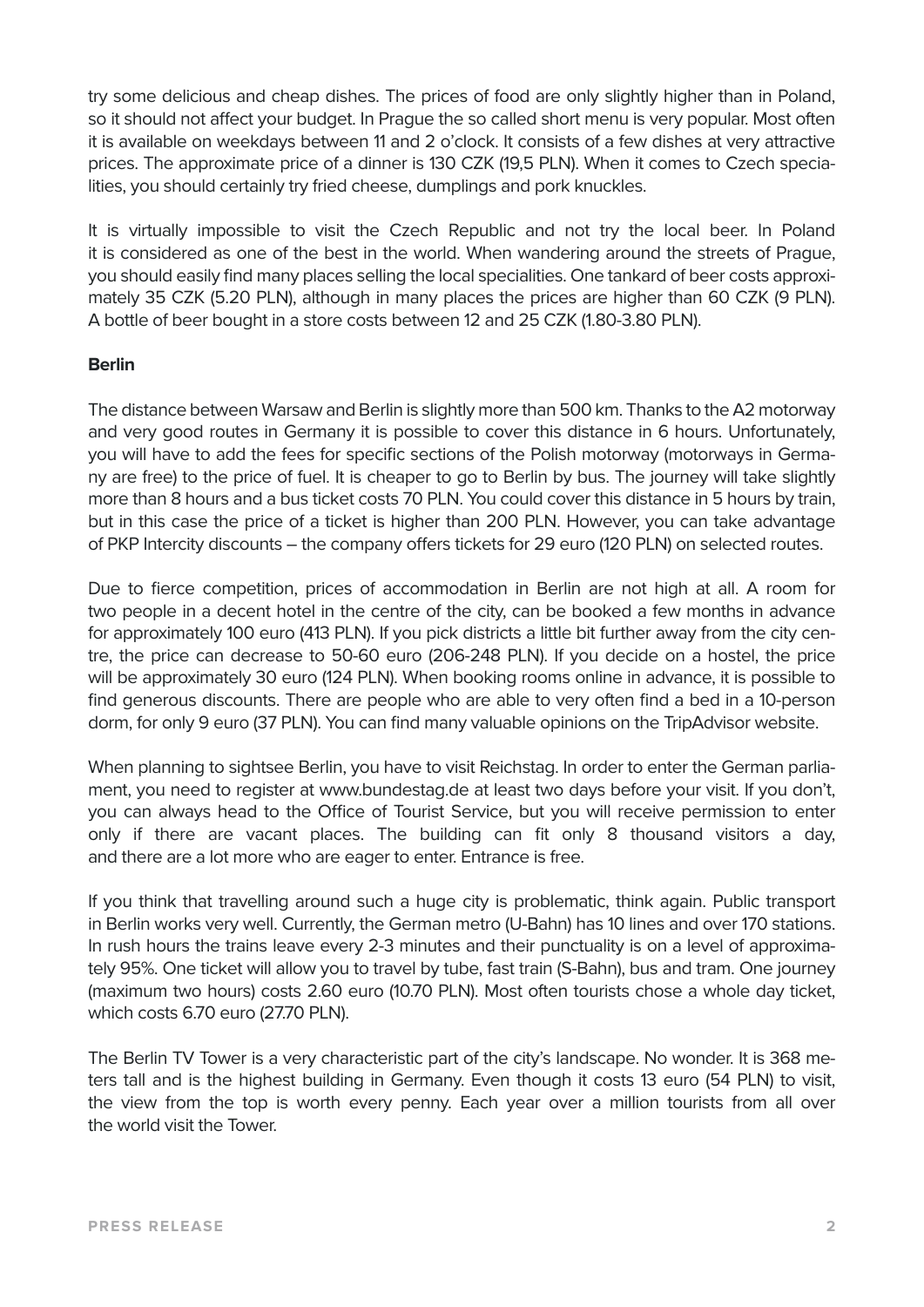Another place worth seeing is the Berlin Wall, a symbol of the Cold War and Germany's division. It went across the whole city and there are still a lot of it remains. Before its collapse, it was 156 kms long. It also consisted of trenches, barbed wire and landmines. In many districts of Berlin you can find monuments commemorating the events related to German history after World War II, which are symbolized by the Wall.

The strict city centre is full of street food. Prices are attractive and waiting time is short. There is a global opinion that the best kebab can be found in Germany. Even though it's typically a Turkish dish, there is a lot of competition when it comes to kebab booths. The most popular kebab in a bun costs approximately 3 euro (12.40 PLN). Another cult dish is the currywurst. It is a grilled sausage covered with curry and is often served with fries. The cost of this delicacy is approximately 2 euro (8.30 PLN). A two course dinner in a restaurant costs approximately 10 euro (41.30 PLN).

#### **Vienna**

The distance between Vienna and Warsaw is approximately 550 km. Travelling by bus seems to be the cheapest option. The price of a return ticket should be around 200 PLN. The negative sides? The trip from Warsaw to Vienna takes 12 hours. Travelling by car is much faster. It should take a maximum of 8 hours, however the cost can be much higher due to road fees. Travelling by plane seems to be a very unattractive solution. One plane ticket can cost at least 500 PLN.

Even though it's difficult to count the tourist attractions in Vienna, art lovers should definitely spend some time visiting the Belvedere. In the 18th century it was the baroque palace of Prince Eugene of Savoy. After World War I the building was transformed into a museum. Its most popular collection includes paintings of Gustav Klimt, Egon Schiele and Oskar Kokoshka. A ticket granting access to every part of the building costs 13 euro (54 PLN).

Another must-see place is the Schoenbrunn Palace. Since 1996 it has been included on the UNESCO World Heritage Sites list. It has over 1,4 thousand chambers, but tourists have access to only 45 of them. The Palace is visited by almost 8 million tourists per year. The cost of entrance is 11.50 euro (47.50 PLN), and the tickets can also be booked online via www.imperial-austria.at.

Near the Schoenbrunn Palace you can find the oldest zoo in the world – Tiergarten. The animals which live there are for example giant pandas, orangutans, African bush elephants, polar bears, cheetahs, koala bears and emperor penguins. The zoo is also a place which takes care of animal protection. The ticket costs 16.50 euro (68 PLN).

The most well-known Austrian dish is the Wiener Schnitzel. Austrians are also proud of their cheeses. Their production has a rich tradition. Different kinds of cheese are a very popular snack in Austria. The most popular are those manufactured at small farms. You can also find booths, on almost every corner, where sausages are sold for 2.50 euro (10.30 PLN). The average price of a two course dinner is approximately 12 euro (49.50 PLN).

The tradition of coffee drinking in Austria goes back to the 17th century. Today, Austrians drink the most coffee per citizen. This won't go unnoticed when walking around the streets of Vienna. The coffee culture is very significant in the capital city of Austria. Time, place and taste matter. A cup of coffee in Vienna costs between 2 (8.30 PLN) and 10 euro (41.30 PLN).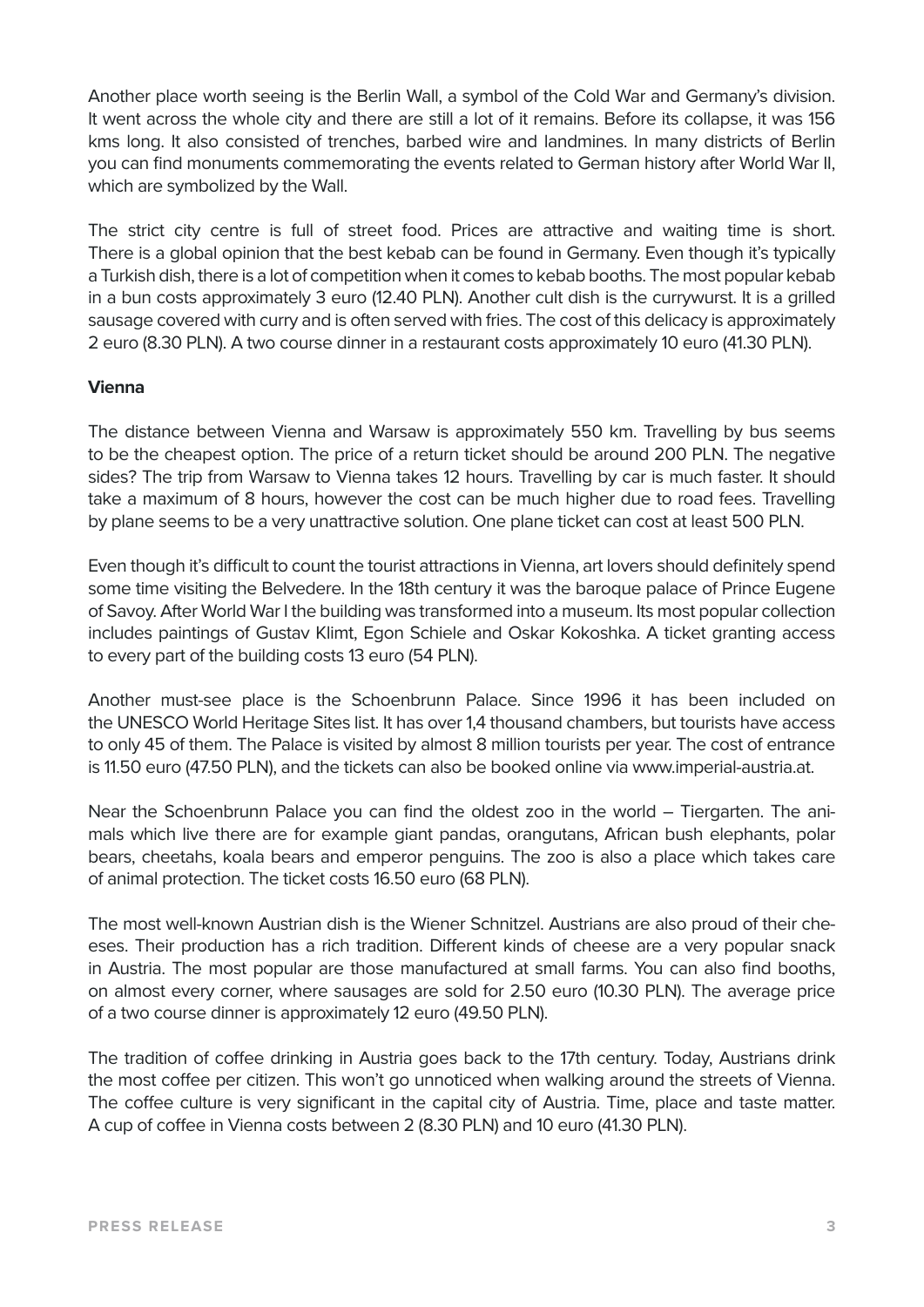#### **Bratislava**

Our last destination abroad is Bratislava.The distance between Warsaw and the Slovakian capital city is approximately 530 km. Of course it would be most comfortable to travel there by car. However, it only pays off when dividing the costs of fuel and road fees between three or four people. Travelling by train seems unfavourable. In order to reach Bratislava you have to settle for train changes and the journey itself isn't cheap. The best way to travel is by bus. A one way ticket costs 120 PLN and the journey takes approximately 11 hours.

Accommodation in Bratislava is certainly not the most expensive in Europe. A room for two people near the city centre will cost approximately 50 euro (206.50 PLN). If you were not scared by the famous horror film about a Slovakian hostel ("Hostel" directed by Eli Roth), you can pay at least 8 euro (33 PLN) for one bed.

One of the most characteristic buildings in Bratislava is the Blue Church of St. Elizabeth. It was built at the beginning of the 20th century, and its founder was the emperor Franz Joseph I of Austria. The blue colour is a theme of the outer, as well as the inner part of the church. It is also characteristic due to its unusual shape and elliptic tower. Visiting the church is free.

When visiting Bratislava, you must see the Bridge of the Slovakian National Uprising, also known as the New Bridge. This asymmetric line bridge is 431 meters long and has a characteristic support. At a height of 85 meters it's crowned with a dome resembling a spaceship. The dome contains the UFO restaurant. Prices start from 30 euro (124 PLN), but despite that, the restaurant has a lot of customers.

Due to the fact that Bratislava and Vienna are only 60 km apart, a very popular way of spending time is a ship cruise along the Danube. It takes a maximum of two hours. A return ticket costs 35 euro (144.50 PLN).

Very popular dishes in Bratislava and Slovakia in general, are garlic soup, fried cheese, and dumplings with goats cheese. A local speciality that you can try in almost every restaurant, is baked duck, goose and turkey. The average price of one dinner is approximately 7 euro (29 PLN).

#### **How to pay for all of this?**

You will require euro in Berlin, Vienna and Bratislava. You can also pay in euro in many places in Prague, but there you will need most of all the Czech krona. It is worth exchanging the currency beforehand in Poland. A popular online currency exchange office Cinkciarz.pl offers more attractive rates than the traditional currency exchange offices, and also offers comfortable, pre-paid currency cards. They are secured with a PIN code and enable you to perform non-cash payments wherever Visa cards are accepted.